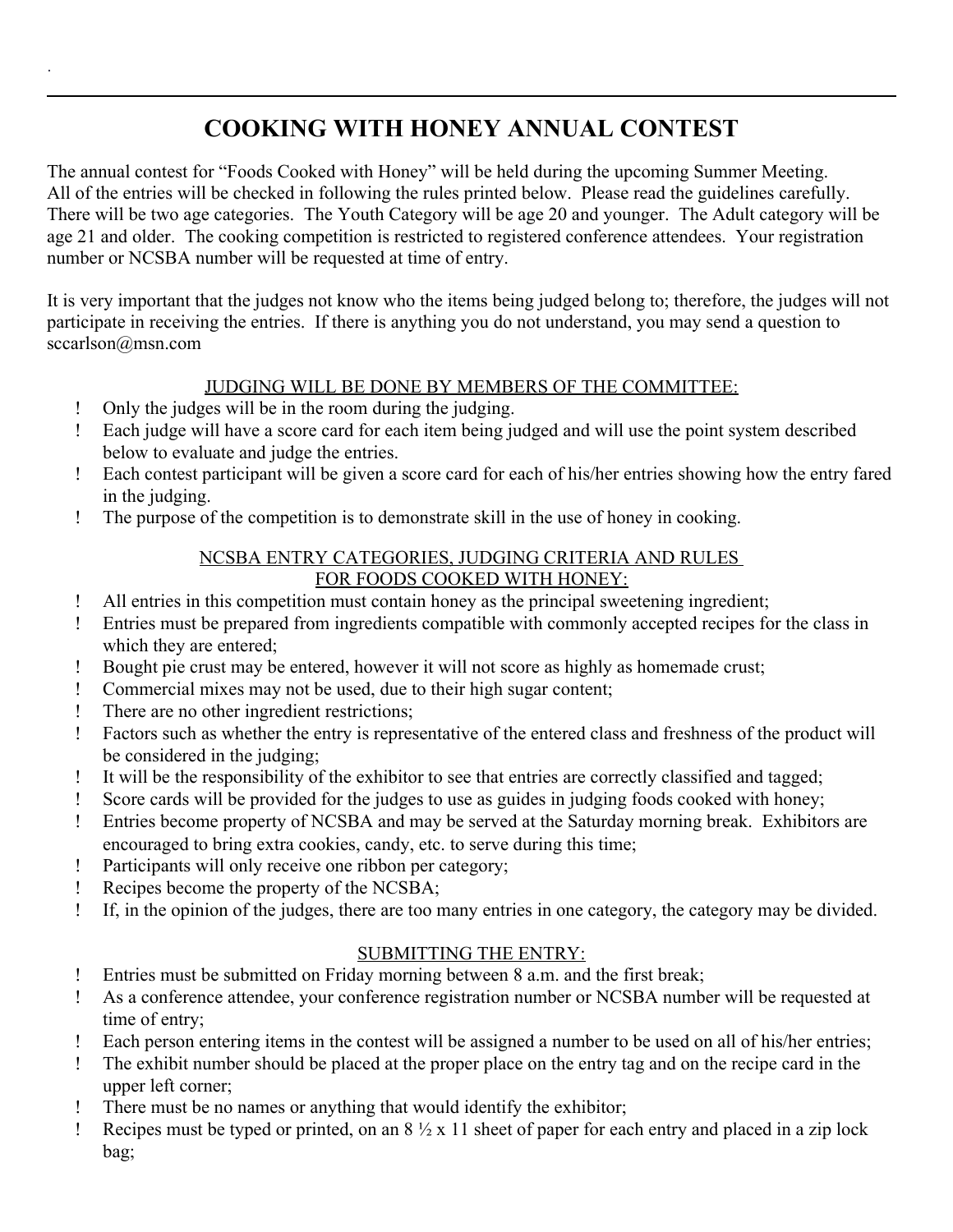- If the recipe is not included with the item, the entry will be disqualified;
- Refrigerated items may be entered;
- Refrigerated items must be brought to the competition in a cooler. Participants are responsible for keeping any entry that requires refrigeration at an appropriate temperature prior to registering on Friday morning. The food item must be brought to the competition in a cooler as the venue may not have access to a refrigerator to keep the entries cool after the competition is over. The cooler must remain in the judging room so the item may be returned to the cooler once the competition ends. In order to do this, coolers must have the entry number displayed on the top

## DISPLAYING THE ITEM:

- All cakes and breads must be entered on a cardboard or paper plate and placed in a clear plastic bag with entry tag attached to the plate and extending outside the bag. Consideration will be given for cakes or pies that are too big for the bag.
- Pies must be in an aluminum pie tin;
- No entries will be accepted on glass or china;
- Category 1 requires six (6) pieces
- Category 2 requires one (1) entry
- Category 3 requires 1 loaf or six (6) pieces as applicable
- Category 4 requires two (2) cups

## COMPETITION CATAGORIES ARE:

Category 1: Candy, Cookies, Snack Foods, Fudge: Please provide 6 for judging.

Category 2: Pies, Cakes: 1 for judging.

Category 3: Breads, Rolls, & Muffins: 1 loaf, 6 rolls, 6 muffins as applicable for judging.

Category 4: Dips, Preserves, Jams, and Pickles: Please bring 2 cups (or more) for judging.

| Category   | <b>Class</b> | <b>Description</b>                                      |
|------------|--------------|---------------------------------------------------------|
| Category 3 | $SM-30$      | Bread, Loaves (yeast-white)                             |
| Category 3 | $SM-31$      | Bread, loaves (yeast-whole wheat)                       |
| Category 3 | $SM-32$      | Quick Fruit Bread ( <i>i.e.</i> zucchini, banana, etc.) |
| Category 3 | $SM-33$      | <b>Muffins</b>                                          |
| Category 3 | $SM-34$      | Rolls (plain with honey topping)                        |
| Category 3 | $SM-35$      | Rolls (pecan or cinnamon with honey glaze)              |
| Category 1 | $SM-36$      | Honey Bars and Brownies (any flavor)                    |
| Category 1 | $SM-37$      | Cookies (any flavor, fruit drop, rolled, drop, etc.)    |
| Category 2 | <b>SM-38</b> | Cakes (no cake mixes accepted)                          |
| Category 2 | SM-39        | Pies                                                    |
| Category 4 | $SM-40$      | Sauce ( <i>i.e.</i> honey barbecue, etc.)               |
| Category 4 | $SM-40$      | Dressing (honey mustard, etc.)                          |
| Category 1 | $SM-41$      | Candy                                                   |
| Category 1 | $SM-42$      | Snack Food (popcorn, peanut, granola, trail mix, etc.)  |
| Category 4 | $SM-43$      | Pickles                                                 |
| Category 4 | $SM-44$      | Jams                                                    |
| Category 4 | $SM-45$      | <b>Jellies</b>                                          |
| Category 4 | $SM-46$      | Preserves                                               |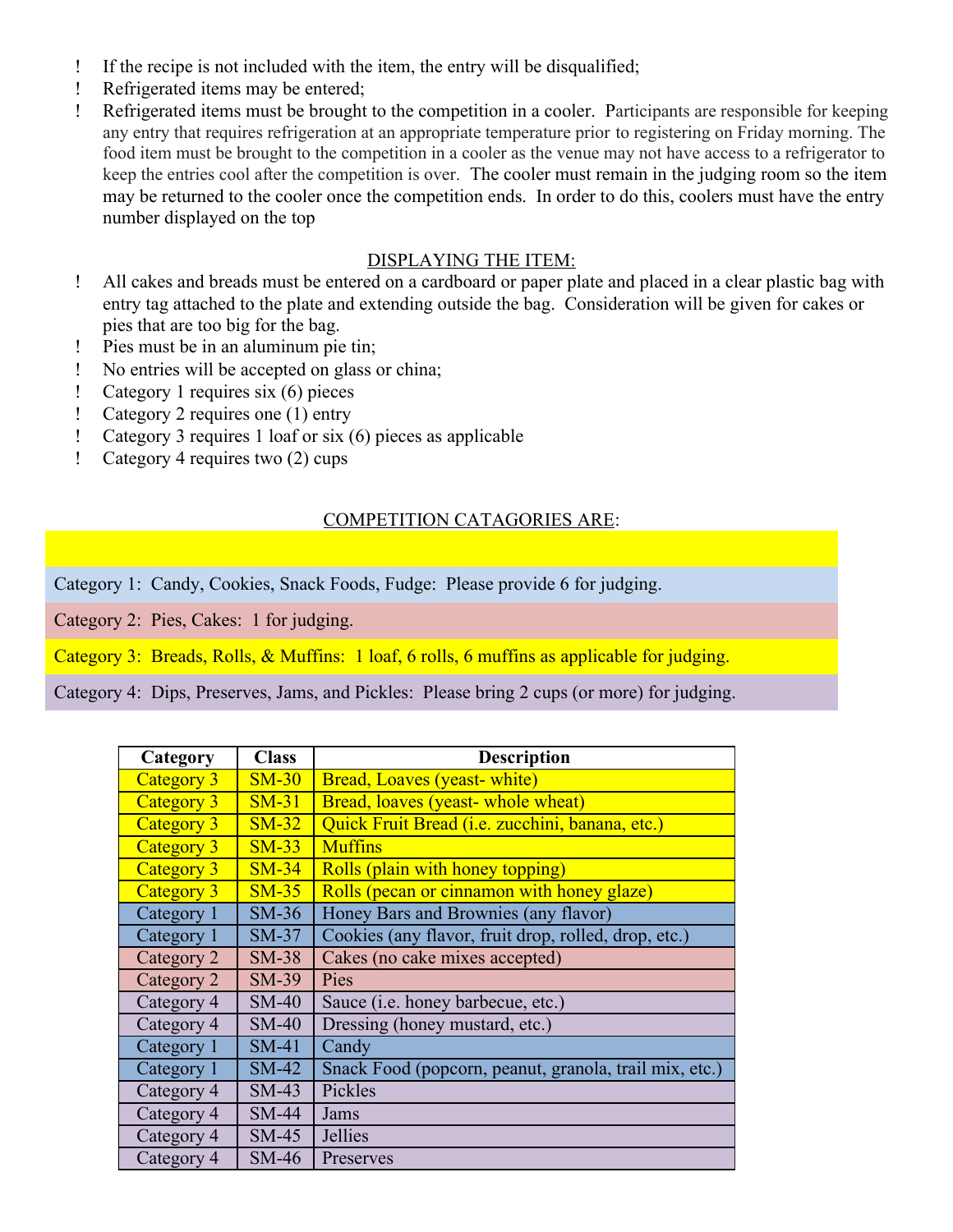## JUDGING CRITERIA

### **CATEGORY 1**

### **SNACK FOOD**

- Good Qualities
- I. Appearance 25 points
- II. Taste appeal 40 points
- III. Originality of recipe 25 points
- IV. Ease of preparation 10 points

### **CANDIES**:

- I. Appearance 30 points
	-
	-
	- shape: regular, even, uniform irregular or poor shape

II. Texture – 30 points

- appropriate for type  $\overline{\phantom{a}}$  crystal formation
- III. Flavor 30 points - tastes good - flat flavor
	-

### **COOKIES:**

- Good Qualities Poor Qualities I. Appearance – 25 points - crust: color uniform - burned - characteristic of type  $\qquad$  - pale dull color - shape: regular, even, uniform - irregular or poor shape - good proportion - too large or too small<br>- attractive - too hick or too thin II. Texture – 25 points - thin cookies (rolled, ice box, pressed) - too hard or dry - crisp and tender - too limp - thick cookies (drop, sheet or bar) - coarse grain - soft and tender, even grain - heavy or soggy III. Tenderness – 25 points - tender, but holds together well - tough, rubbery, crumbly IV. Flavor – 25 points - tastes good<br>
- too strong taste of flavoring or spices<br>
- off flavor<br>
- off flavor - free from excessive flavoring - flavor well blended
	- characteristic flavor of kind

### **CAKES:**

- Good Qualities **Poor Qualities** Poor Qualities
- I. Appearance 25 points
	-
	-
	-
	-
	- frosting free from crystals or crustiness pale or too brown crust stickiness
- II. Texture 25 points
	- fine, even grain  $\frac{1}{2}$  thick cell walls  $\frac{1}{2}$  thick cell walls
	-
	-
	- crumbly when wet heavy

### Good Qualities **Poor Qualities** Poor Qualities

- color uniform poor color
- attractive unattractive
	-
	-
	- too soft, hard, tough
	- too sticky, too dry
	- crumbly
	-
- flavor uniform  $\sim$  strong, unpleasant flavor

- 
- 
- 
- 
- too thick or too thin
- 
- 
- 
- 
- 
- 
- 

## **CATEGORY 2**

- pleasing appearance  $\overline{\phantom{a}}$  not pleasing in appearance
- slightly rounded top peaked or sunken top
- unfrosted: smooth, uniform cracked, sugary or coarse crust
- light brown  $\sim$  too sticky, too dry, or too coarse frosting
	-
	-
	- coarse or uneven grain
- feathery light  $-$  tunnels of big holes
	-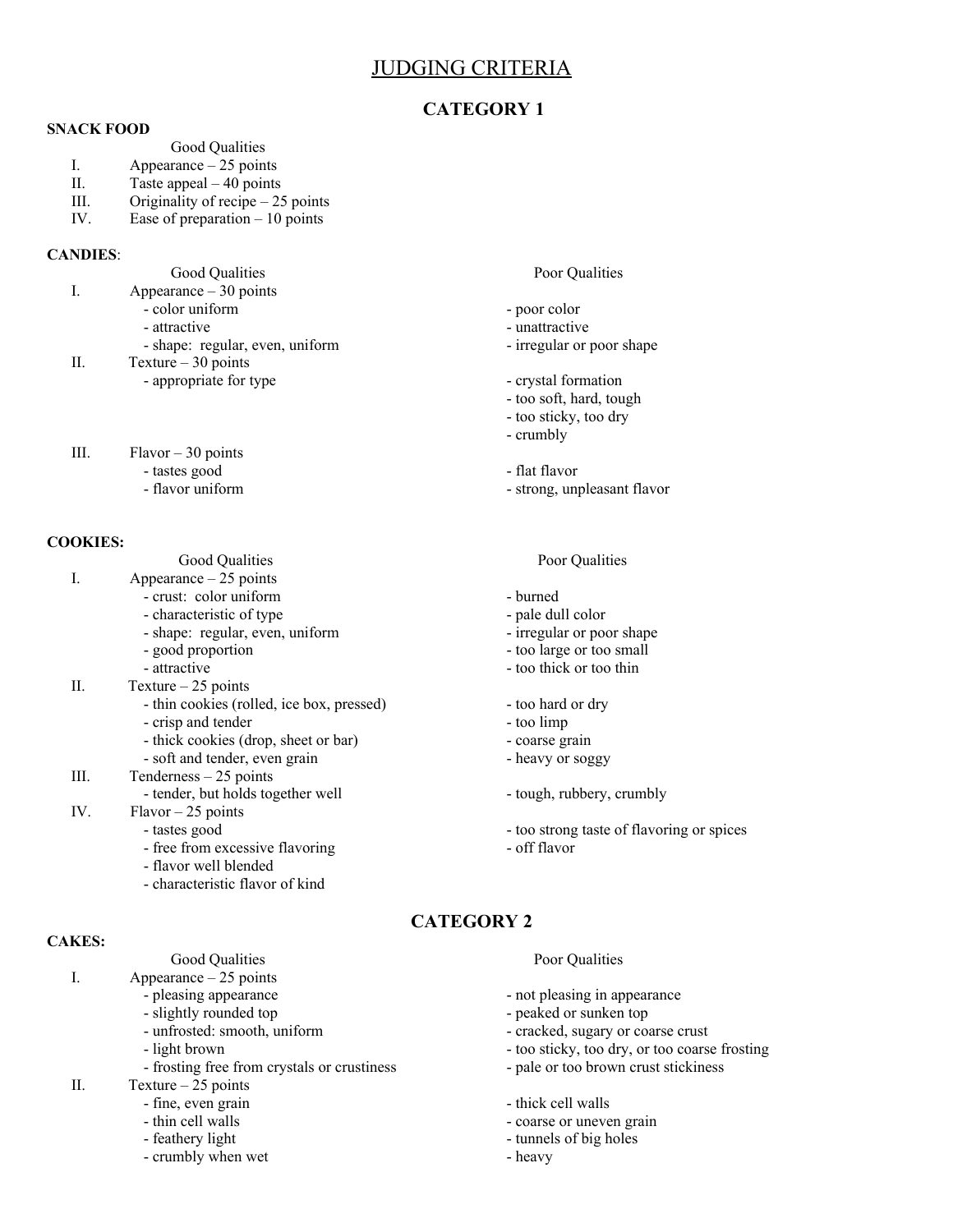- III.  $Crumb 25 points$ 
	- smooth and velvety  $-$  soggy and sad
	- slightly moist  **harsh or dry**
	- light and tender tough
	- pleasing color  $-$  off color
- IV. Flavor  $-25$  points
	- delicate, well blended flavor bitter
	- sweet flavor flat
	-
	-

### **PIES:**

Good Qualities **Poor Qualities** Poor Qualities I. Appearance – 25 points - pleasing appearance  $\overline{\phantom{a}}$  - not pleasing appearance II. Taste appeal – 40 points III. Originality of recipe – 25 points IV. Ease of preparation – 10 points

- 
- 
- 
- 
- 
- free from strong flavor  $\overline{a}$  strong flavor of egg, flavoring or ingredients
- tastes good  **unpleasant flavor**

- 
- attractive crust crust crust crust crust crust crust crust

### **CATEGORY 3**

### **BREADS**

- I. Appearance 25 points
	- - - good shape, well proportioned has cracks or bulges
			- even rounded top  $-$  hard, dry crust
- II. Texture 25 points
	-
	- small thin cell walls thick cell walls
	-
	- crisp crust about 1/8" thick heavy for size
- III. Crumb 25 points
	- even color throughout gray or dark streaks
	- slightly moist harsh, crumbly, dry
		- light and elastic contract to the doughy doughy
	- tender tough
- IV. Flavor 25 Points
	- good well blended flavor flat tasting
	- sweet nutty flavor  **sour fermented flavor** 
		-

### **SAUCES, DRESSINGS,**

- Good Qualities
- V. Appearance 25 points
- VI. Taste appeal 40 points
- VII. Originality of recipe 25 points
- VIII. Ease of preparation 10 points
- **PICKLES:** (half-pint, pint or quart jars)
	- I. Size and Shape 10 points
		- -uniform size and shape
	- II. Flavor 30 points
	- natural flavor, not over-spiced III.  $Texture - 30 points$
	- firm, not tough, not soft
	- IV. Color 15 points
		- as near natural color as possible

### Good Qualities **Poor Qualities** Poor Qualities

- pleasing appearance  $\sim$  too pale or too brown
- even golden brown color irregular or poor shape
	-
	-
- fine even grain  $\qquad \qquad$  large cells, coarse grain
	-
- light for size  **tunnels** of large holes
	-
	-
	-
	-
	-
	-
	-
- pleasing  $-$  any flavor too strong or off flavor

## **CATEGORY 4**